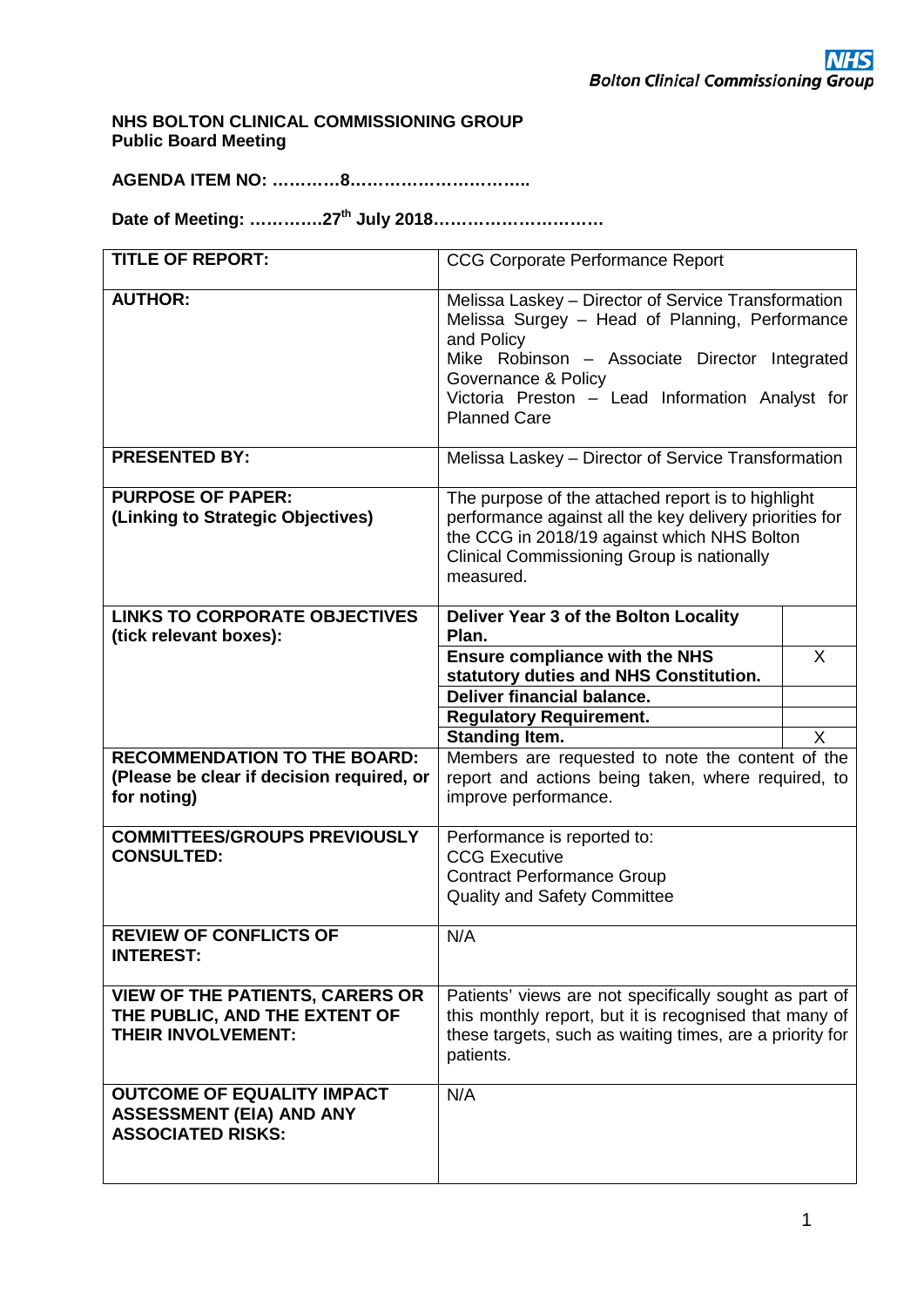## **CCG Corporate Performance Report**

## **1 Introduction**

- 1.1 This report highlights NHS Bolton Clinical Commissioning Group's performance against all the key delivery priorities for the month of May 2018 (month 2).
- 1.2 Sections 2 and 3 provide highlights of performance against key commissioning and quality and safety performance indicators.
- 1.3 Key performance indicators showing an under-performance for May 2018 are summarised in Appendix 2. Exception reports and recovery plans for these indicators are included in Appendix 1.

## **2 Performance Summary: Commissioning**

- 2.1 Urgent care pressures are continuing, however some improvements have been seen in performance since April 2018 following collaborative work with the NHS Improvement Emergency Care Intensive Support Team (ECIST) and implementation of the Urgent and Emergency Care Board's action plan, including the five high impact areas. Monthly performance has exceeded 80% since April. This has been in spite of a sustained increase in A&E attendances, with some days exceeding 400 attendances. The Bolton health and care system is beginning to see the benefits of efforts to improve whole system flow, including efficient discharge, with improvements in non-elective length of stay and delayed transfers of care in 2018/19 year to date (YTD).
- 2.2 Elective care performance remains a challenge for the CCG and its providers, including Bolton FT. The 18 week RTT target for patients on an incomplete pathway has not been met since August 2017, however some improvements in performance have been seen in May, with performance at 91.2% against the 92% target. Robust recovery plans are being agreed between Bolton FT and the CCG, with additional resource agreed to support delivery of additional capacity and backlog clearance. Priority will be given to patients considered at clinical risk, followed by those waiting the longest. Diagnostic performance has recovered in May, with achievement of 0.8% (against the target of less than 1% of patients waiting more than 6 weeks for a diagnostic procedure). This is partly due to the creation of sustainable additional capacity, particularly in endoscopy.
- 2.3 Cancer performance remains strong across the majority of key targets, including two week waits for suspected cancer referrals. However, performance against the 62 day wait for treatment following screening deteriorated in May to 58.3% against a target of 90%. This represents 7 of 12 patients breaching. Root cause analyses are underway with Bolton FT to investigate the cause of these breaches and lessons learned.
- 2.4 In mental health, performance against the IAPT access rate has improved to 15.4% in May, although it remains below the local stretch target of 17.5% (which rises to 19% by March 2019). The CCG expects access rates to improve further in the coming months as the expansion of the IAPT service with GMMH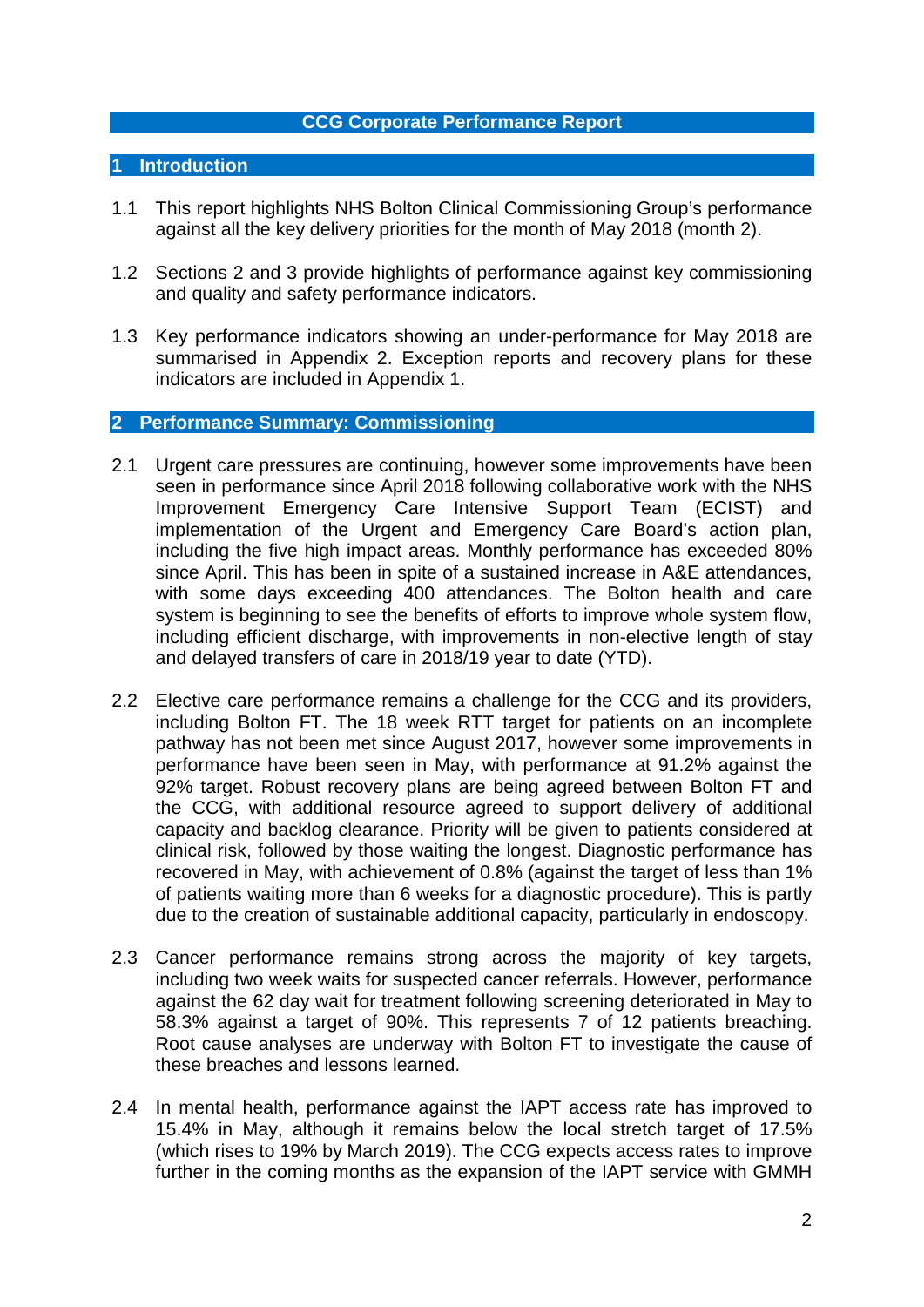and 1 Point is now fully staffed. RAID performance continues to exceed target at 80.4% in May against a target of 75%, demonstrating the positive impact recent investment in mental health emergency care provision is having on the health economy.

# **3 Performance Summary: Quality and Safety**

3.1 When a patient has a positive Clostridium Difficile (C.Diff) infection sample, the Quality and Safety team at the CCG request a root cause analysis (RCA) from the patient's GP. Compliance with RCA completion is an issue being reviewed by the CCG, with support from the CCG's Medicines Optimisation team to streamline the process and improve compliance.

The CCG has done a deep dive into Bolton patients with positive C.Diff samples:





 learning could be highlighted to support improvements in the future: An in-depth analysis has also been undertaken to ascertain if any additional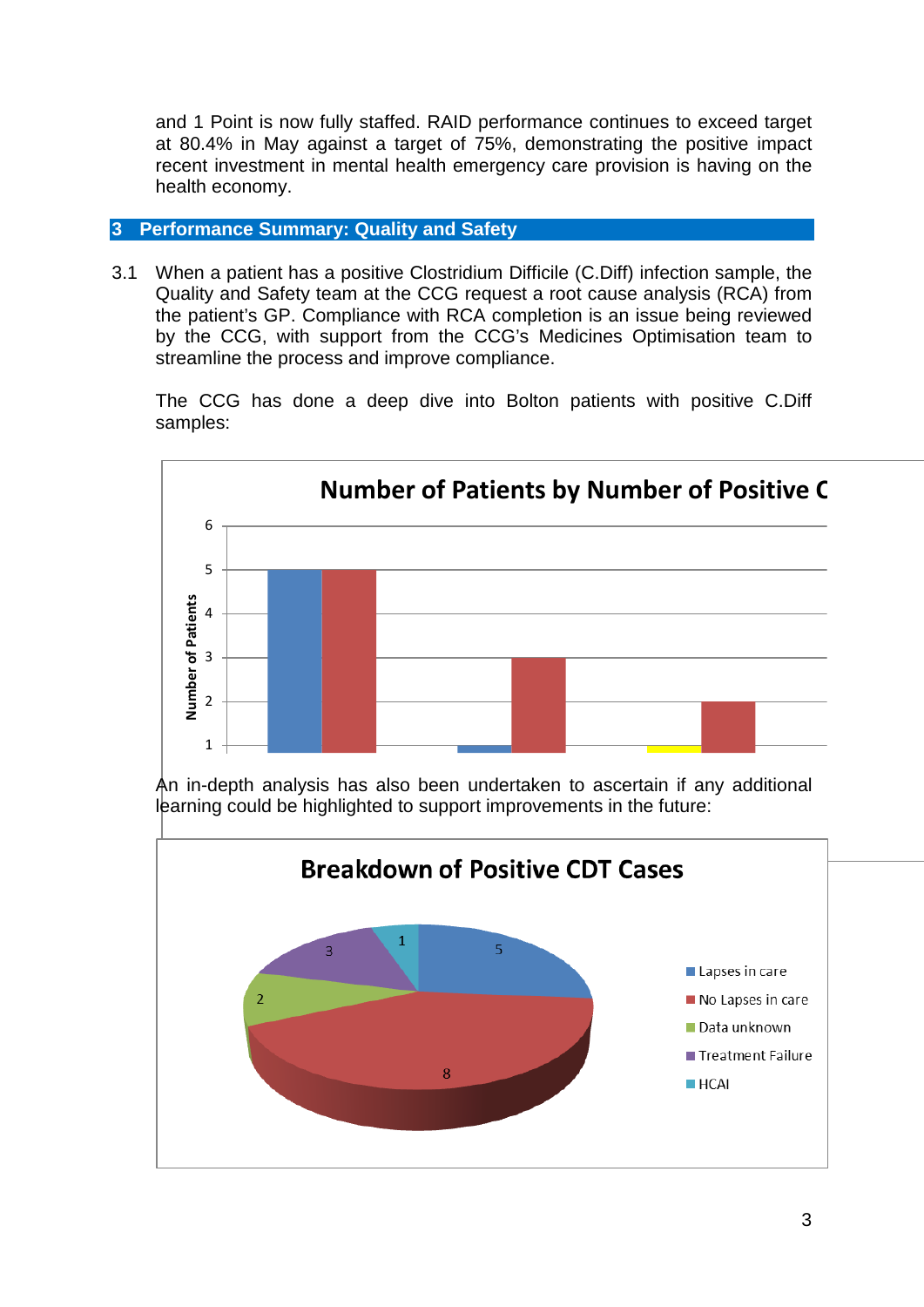The CCG has investigated the 5 Bolton patients where C.Diff was considered as a result of lapses in care. 4 of these were as a result of inappropriate antibiotic prescribing, with the remaining case due to a lapse in following treatment guidelines.

Work continues with the Infection Prevention and Control Committee (IPCC) and engagement with primary care to ensure lessons learned are being embedded across the health economy to minimise future cases.

3.2 There were 12 mixed sex accommodation breaches in May as the FT continues to underperform against the zero tolerance target, with 24 breaches YTD. As stated in previous reports, the FT focus on this issue at daily bed meetings and ensure patients and families whom experience a breach are surveyed so they can understand any adverse impact. Negative experiences as a result of these breaches are rare. The FT are undertaking random root cause analyses of cases to determine if any new issues linked to breaches are occurring and they are also undertaking a comprehensive review of flow relating to High Dependency Unit patients to again highlight the impact of breaches.

# **4 Performance Summary: Locality Plan and Transformation Fund**

4.1 Key Performance Indicators

The following metrics are included as part of the Bolton Transformation Fund Investment Agreement and are therefore considered critical indicators of the success of the Locality Plan:

- Elective and daycase admissions
- Non-elective admissions
- A&E attendances
- Outpatient first attendances
- Outpatient follow up attendances

The Investment Agreement, including the financial modelling and activity trajectories, are currently being refreshed for 2018/19 in line with the Greater Manchester-wide process overseen by the Greater Manchester Health and Social Care Partnership (GMHSCP). Following a joint Executive meeting with GMHSCP, it has become apparent that there are a number of data quality issues with the months 1 and 2 data for 2018/19 which are being investigated. Due to these known inaccuracies, activity against plan YTD will be reported from August onwards, accompanied by an update on the Investment Agreement refresh which is expected to have concluded by this time.

## **5 Recommendations**

5.1 The Board is asked to note the performance for May 2018 and the actions being taken to rectify areas of performance which are below standard.

**Melissa Laskey – Director of Service Transformation 24th July 2018**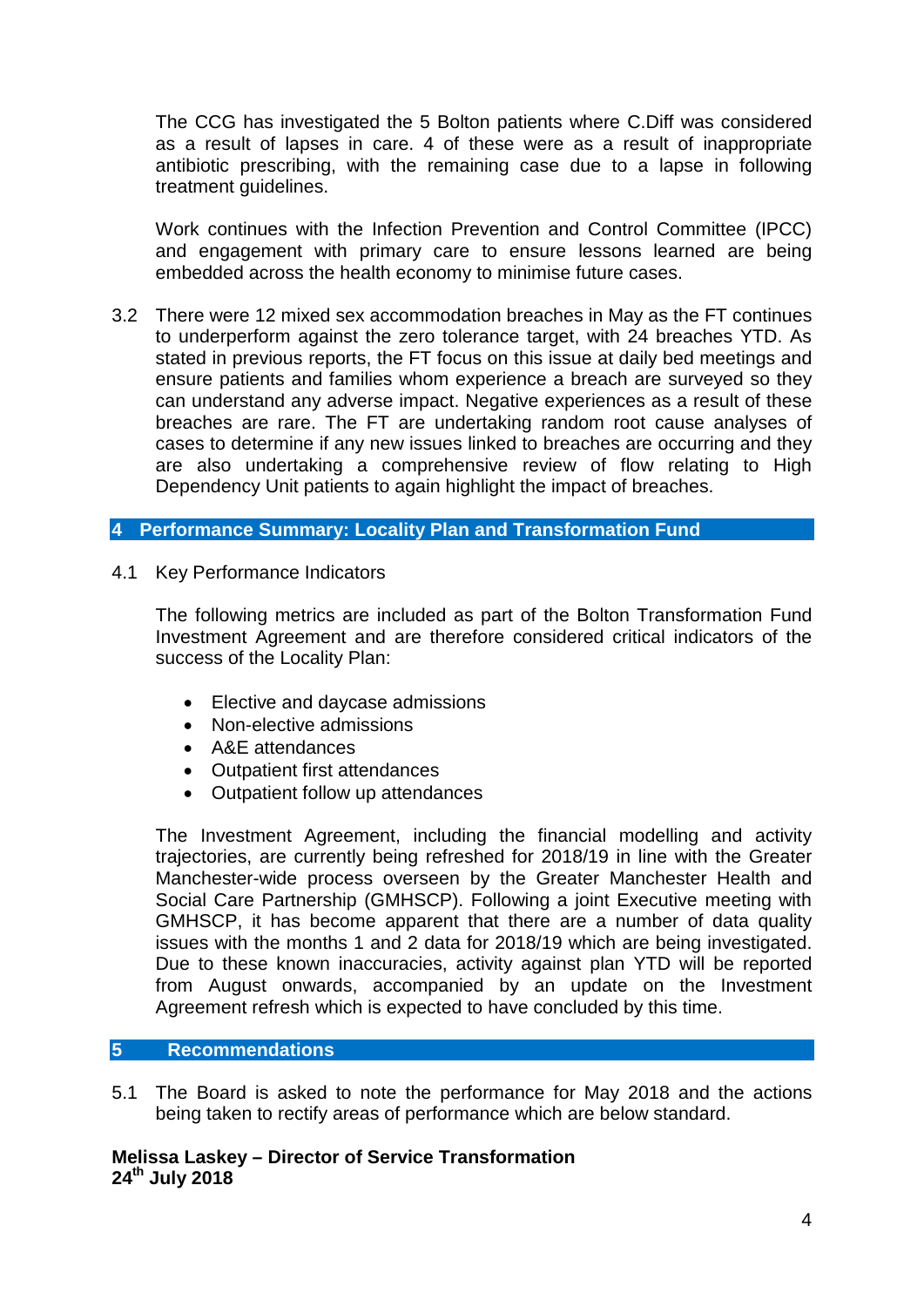# **APPENDIX 1**

# **Exception Report and Recovery Plan: Referral to Treatment Incomplete Pathway**

## **Performance**

The key performance measure for elective care is the 18 week referral to treatment (RTT) standard, which is monitored through the incomplete pathway standard (threshold of 92% of total patients waiting to have been waiting less than 18 weeks).

This standard has been failed at CCG level since September 2017, with improvement noted from February 2018. This reflects a national trend in deteriorating elective care performance in 2017/18 and into 2018/19.

As at May 2018, 91.2% of patients were waiting less than 18 weeks, against a threshold of 92%. This is an improvement on the April performance of 89.7%.

#### **Latest Update**

Elective performance regionally and nationally has seen a declining trend. There are a number of factors influencing this, including the impact of non-elective activity on elective capacity (particularly for inpatient work), workforce issues affecting core capacity, and increasing demand for some specialties and diagnostics (for example endoscopy). In recognition of this, a Greater Manchester Elective Care Programme has been established by the GM Health and Social Care Partnership, and Bolton is a participant in this regional programme.

Elective performance at Bolton FT has been significantly impacted by urgent care pressures throughout the winter months, and cancellation of elective activity has been required in order to meet urgent demand. This has further compounded the deteriorating position, and continues to be a risk to the elective programme in the summer months.

The Bolton health economy has agreed that treating patients on elective waiting lists continues to be a priority, and as such, the CCG have agreed to fund activity over and above that included in the contract in order to treat patients waiting more than 18 weeks. Bolton FT have developed detailed plans to use this additional resource, and additional capacity has been put in place from June 2018 to support the achievement of RTT. The key specialty areas being focused on as part of this backlog clearance are Ophthalmology, Orthopaedics and General Surgery, which account for the majority of patients waiting more than 18 weeks.

It is noted that the CCG have requested that patients who may be at clinical risk as a result of delays are prioritised first, with longest waiting patients then to be treated.

#### **Recovery**

**Current Outcome:** This standard has been failed for May 2018 at 91.2%, with performance at 90.4% YTD.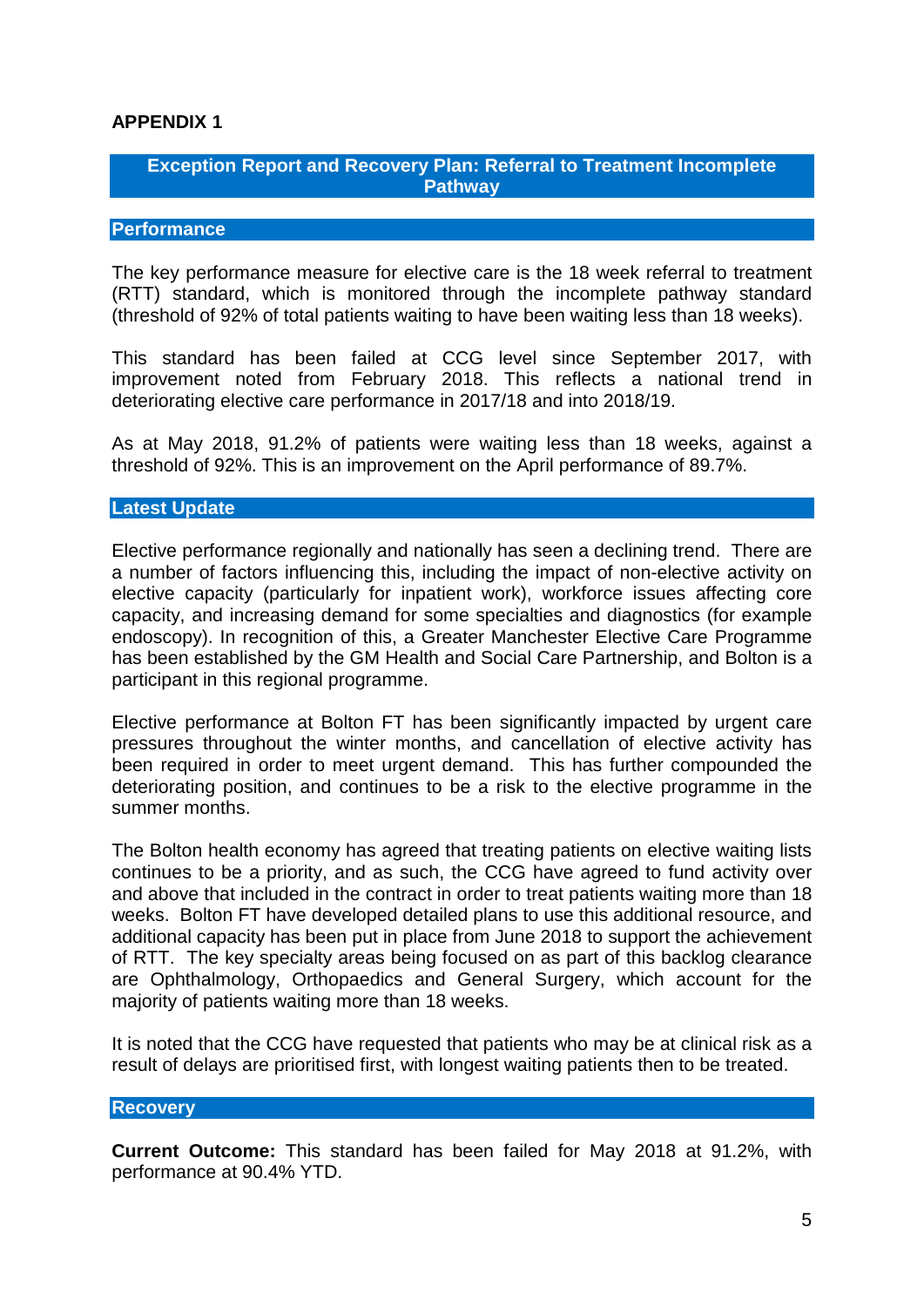**Expected Outcome:** This standard will continue to be at risk given the growing demand in key elective specialties. A trajectory of achievement by the end of September 2018 has been requested following implementation of plans to increase capacity and clear the backlog.

**Timescale for Recovery:** This trajectory will be confirmed following modelling of the impact of the revised recovery plan, supported by additional funding to Bolton FT. This indicator remains at risk for Q1 and 2 of 2018/19.

**Lead Commissioning Manager:** Jen Riley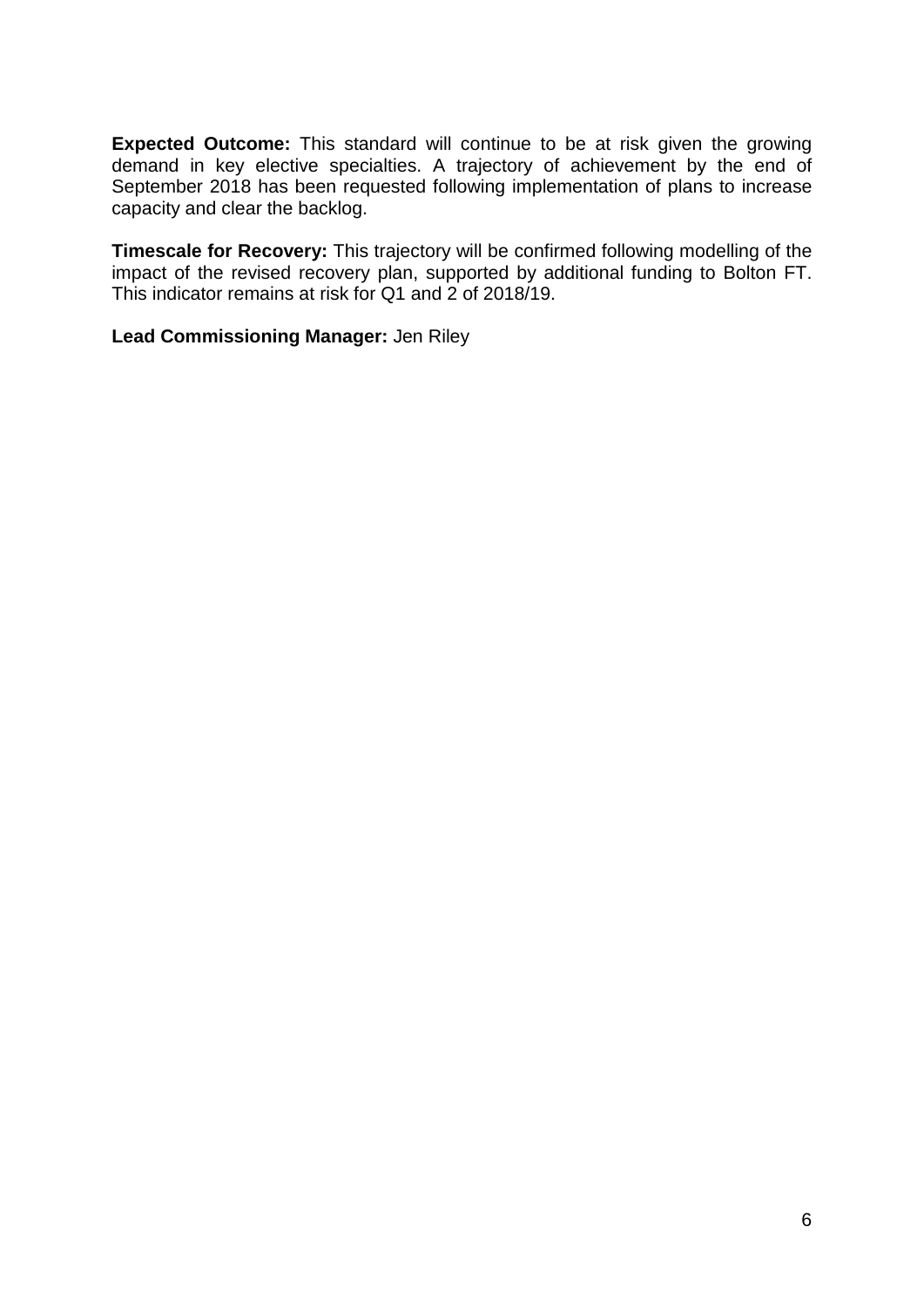# **Exception Report and Recovery Plan: Two Week Wait Symptomatic Breast Target**

## **Performance**

Performance against the two week wait symptomatic breast target (where symptoms do not initially suggest cancer) has failed in May 2018 with a performance of 54.5% of patients seen within 2 weeks of referral, against a threshold of 93%.This is an improvement on April's performance of 35.4% but still remains significantly below target.

## **Latest Update**

A significant increase in performance is noted this month compared with April performance of 35.4%. Performance against target has varied significantly over the past year due to capacity issues within the breast service at Bolton FT.

Throughout 2017/18, and with agreement from the CCG, Bolton FT has been prioritising breast patients on the two week wait pathway where cancer is suspected. The Quality and Performance Group has been fully briefed on this with assurance that no clinical harm is anticipated to those patients on the symptomatic pathway as a result.

The challenges the service are facing include an increase in activity from out of area patients, coupled with long term staff sickness which have both previously been reported to Board. As part of the work to secure a sustainable service, the FT has recruited an additional substantive consultant to support the delivery of additional activity. However, this individual is not yet in post, and as such the capacity gap continues to be bridged via deliver of additional sessions from members of the multidisciplinary team involved in providing the service. By nature, this additional capacity is variable, and - while the FT had previously aimed for delivery of the symptomatic standard by the end of January 2018 - this has not been achieved. Performance is likely to remain variable throughout the summer months. A full recovery plan has been developed by Bolton FT and is monitored by the CCG, with daily monitoring and triage of referrals in place at Bolton FT to mitigate any clinical risk.

## **Recovery**

**Current Outcome:** The two week wait breast symptomatic target has failed for May 2018 at 54.5% again a target of 93%.

**Timescale for Recovery:** Recovery of performance is subject to the start of the new consultant in September 2018, and as such delivery of this standard is expected from Q3 2018/19. Performance is expected to continue to vary over the summer months, although mitigations are in place to try and maximise capacity.

# **Lead Commissioning Manager:** Jen Riley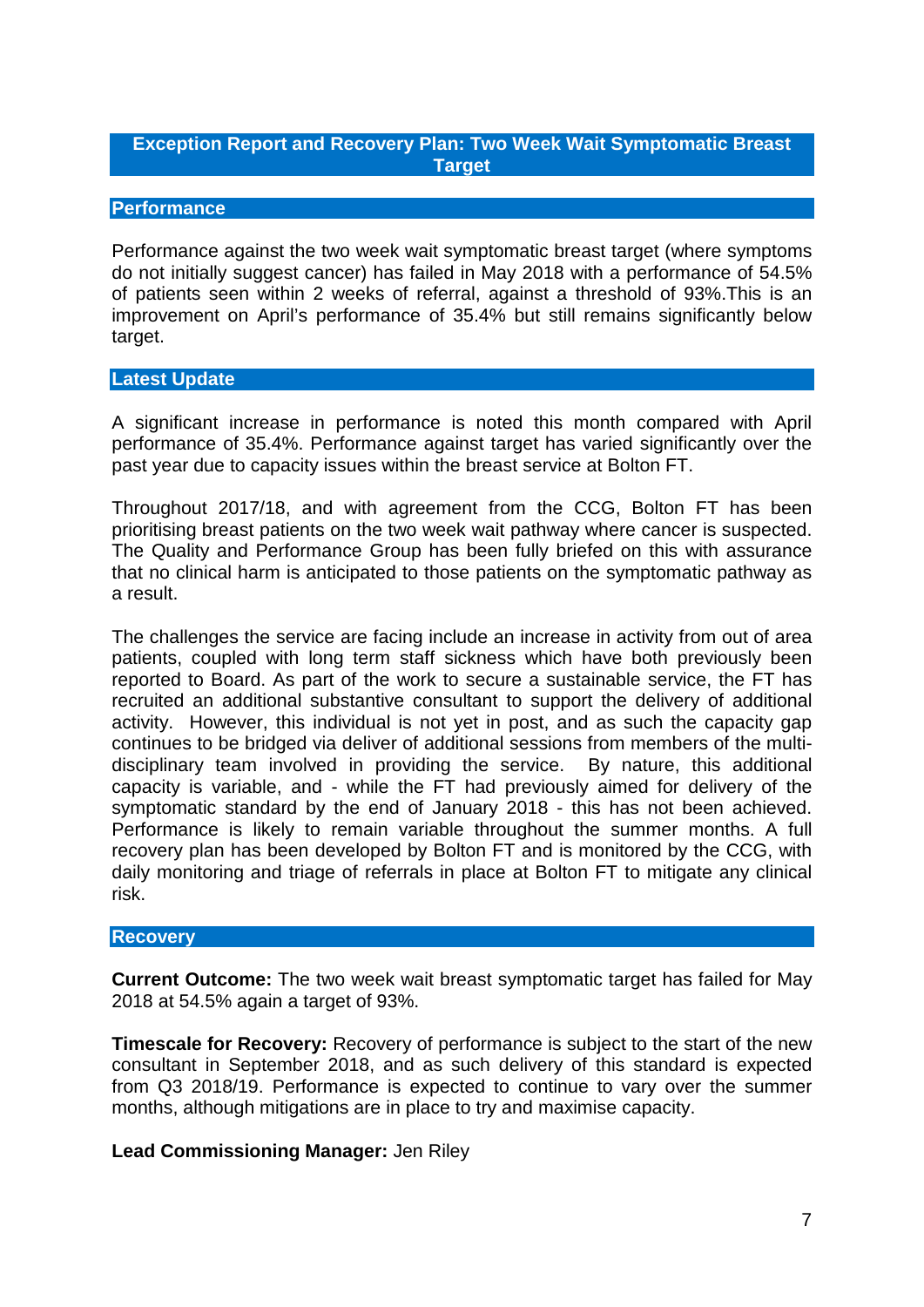## **Exception Report and Recovery Plan: A&E 4 Hour Target**

#### **Performance**

A&E 4 hour performance (target 95%) for June 2018 was 85.9%, which is an increase in performance from May 2018 (83.3%). Similar performance has been seen in July 2018 to date, with a current month to date figure of 83.5%. Performance has remained consistently above 80% throughout 2018/19 YTD.

## **Latest Update**

Work continues with Bolton FT, Bolton CCG and the wider urgent care system to improve patient flow, reduce delays and match capacity and demand. Monitoring of the agreed high impact system changes continues through the Urgent and Emergency Care Board. A more detailed report on urgent care performance is included as part of this month's Board agenda.

#### **Recovery**

**Current Outcome:** Failing 95% target.

**Expected Outcome:** Performance in 2017/18 Q4 finished at 78.3%. Q1 of 2018/19 saw an improvement on this with performance of 83.4%.

**Timescale for Recovery:** Bolton FT are working with the NHS Improvement Emergency Care Intensive Support Team (ECIST) and the local system to improve performance to 90% by the end of July 2018.

**Lead Commissioning Manager:** Gill Baker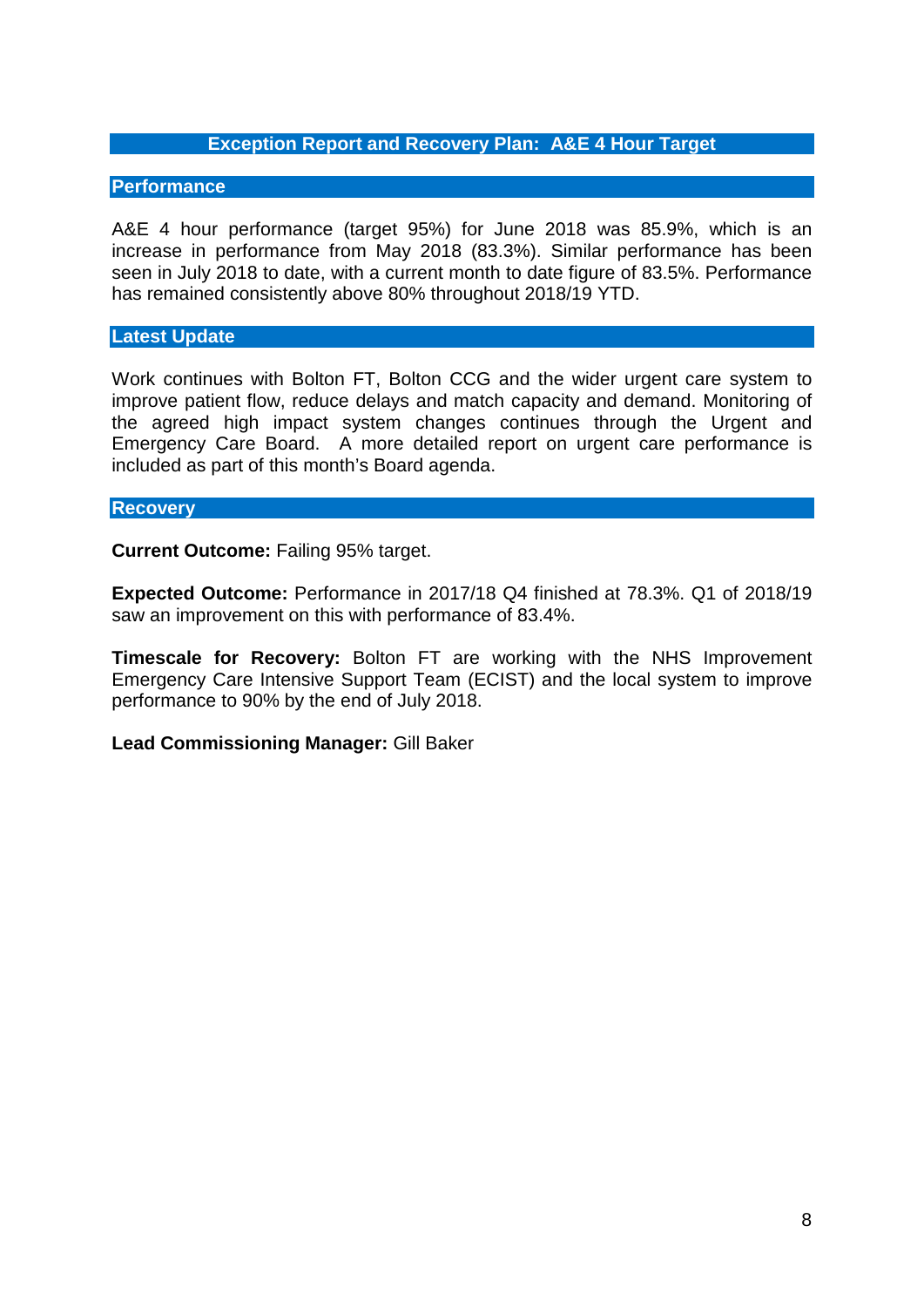## **Exception Report and Recovery Plan: Ambulance Performance**

#### **Background**

The Ambulance Response Programme (ARP) is now fully implemented by NWAS and embedded within the delivery of the service.

There are six key targets:

- Category 1 mean response time of 7 minutes,
- Category 1 90% of cases to receive a response within 15 minutes
- Category 2 mean response time of 18 minutes
- Category 2 90% of cases to receive a response within 40 minutes
- Category 3 90% of cases to receive a response within 120 minutes
- Category 4 90% of cases to receive a response within 180 minutes

#### **Performance**

The following table shows the most recent available information for the NWAS performance in the new ARP call categories:

|             | <b>Indicator Reference and Description</b>            | Aug<br>2017  | <b>Sep</b><br>2017               | Oct<br>2017 | <b>Nov</b><br>2017 | <b>Dec</b><br>2017                        | <b>Jan</b><br>2018 | Feb<br>2018 | Mar<br>2018      | Apr<br>2018                                                 | May<br>2018 |                            |         |
|-------------|-------------------------------------------------------|--------------|----------------------------------|-------------|--------------------|-------------------------------------------|--------------------|-------------|------------------|-------------------------------------------------------------|-------------|----------------------------|---------|
|             | <b>High Level Performance</b>                         |              |                                  |             |                    |                                           |                    |             |                  |                                                             |             |                            |         |
|             | Ambulance response times (Bolton CCG position)        |              |                                  |             |                    |                                           |                    |             |                  |                                                             |             |                            |         |
|             | <b>Category 1 calls</b><br>Average response time      | <b>AM016</b> | Average response time<br>(mm:ss) | 09:16       | 09:22              | 09:55                                     | 10:29              | 10:56       | 09:52            | 09:21                                                       | 09:03       | 07:51                      | 07:43   |
| Performance | <b>Category 2 calls</b><br>Average response time      | <b>AM017</b> | Average response time<br>(mm:ss) | 26:06       | 30:22              | 30:14                                     | 40:24              | 1:01:18     | 49:16            | 44:20                                                       | 40:38       | 23:38                      | 28:39   |
| Level       | <b>Category 3 calls</b><br>90th centile response time | <b>AM018</b> | 90th centile response<br>time    |             |                    | 1h 45m $2h$ 37m $2h$ 20m $2h$ 17m $3h$ 6m |                    |             | 4h1m             | $\frac{1}{2}$ 3h 43m $\frac{1}{2}$ 4h 23m $\frac{1}{2}$ 21m |             |                            | $3h$ 9m |
| High        | <b>Category 4 calls</b><br>90th centile response time | AM019        | 90th centile response<br>time    |             |                    | 1h 57m 2h 23m 2h 26m 2h 29m               |                    |             | $3h$ 9m $2h$ 38m |                                                             |             | 3h 3m 3h 17m 2h 56m 2h 53m |         |

The improvements seen in April across all four categories have not been sustained into May. Category 1 however has continued to improve with performance again being the best that it has been since the introduction of ARP.

The CCG continues to work with NWAS to ensure appropriate feedback and learning is gained from incidents, though the number of reported incidents has reduced in line with the improved performance.

Bolton CCG is also working with GM Health and Social Care Partnership to support the developments of alternative commissioning of services to manage some of the low acuity 999 calls in the future. CCG Board will be updated in future meetings of the progress being made against this.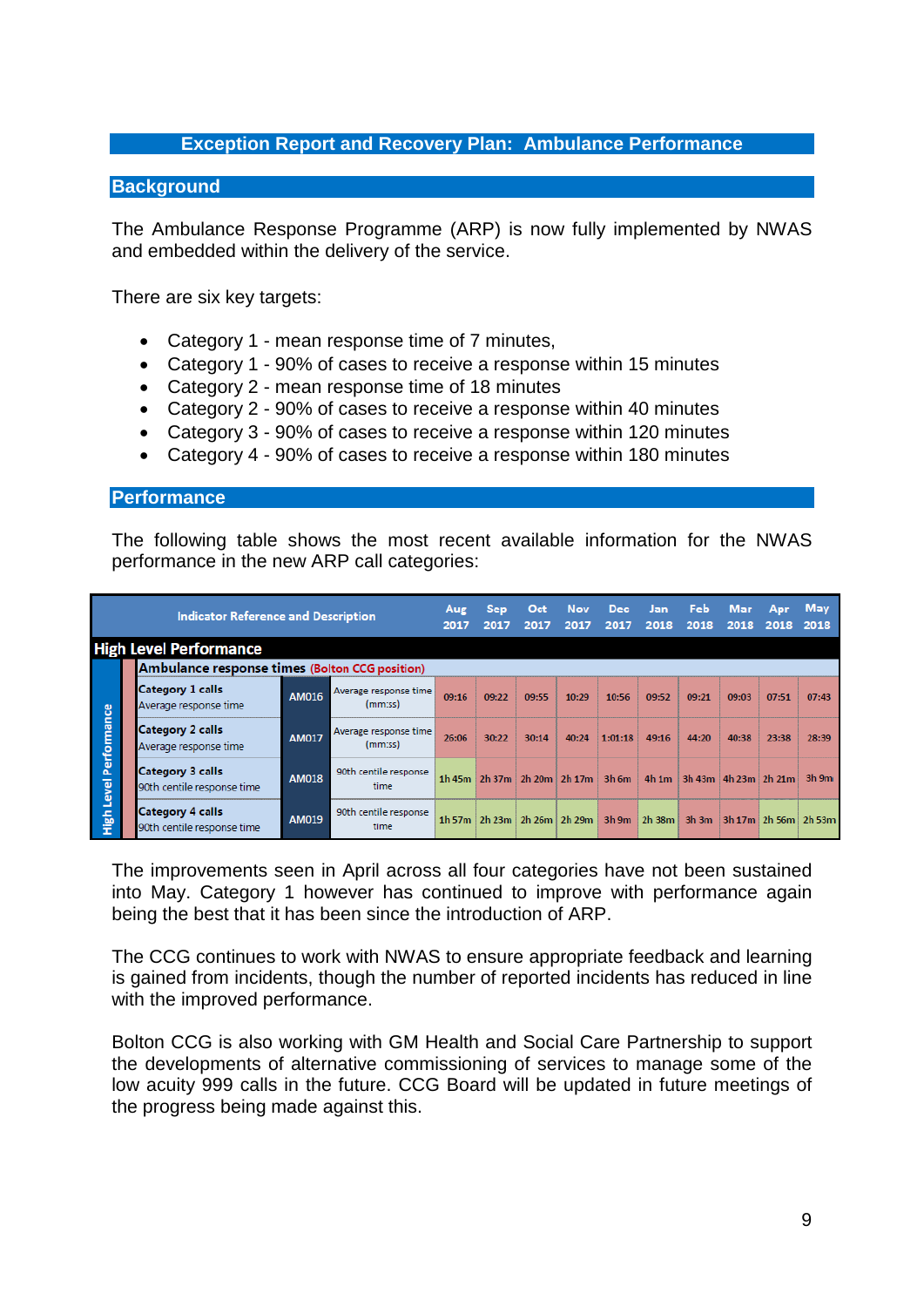### **Recovery**

**Current Outcome**: NWAS are failing against the majority of new ARP targets. Although improvements have been seen in recent months, early indications are that performance has deteriorated in June and July.

**Expected Outcome:** Further improvements are anticipated as the organisation continues to learn and improve practices in line with ARP targets.

**Timescale for Recovery**: Expected achievement of ARP targets from September 2018.

**Lead Commissioning Manager:** Gill Baker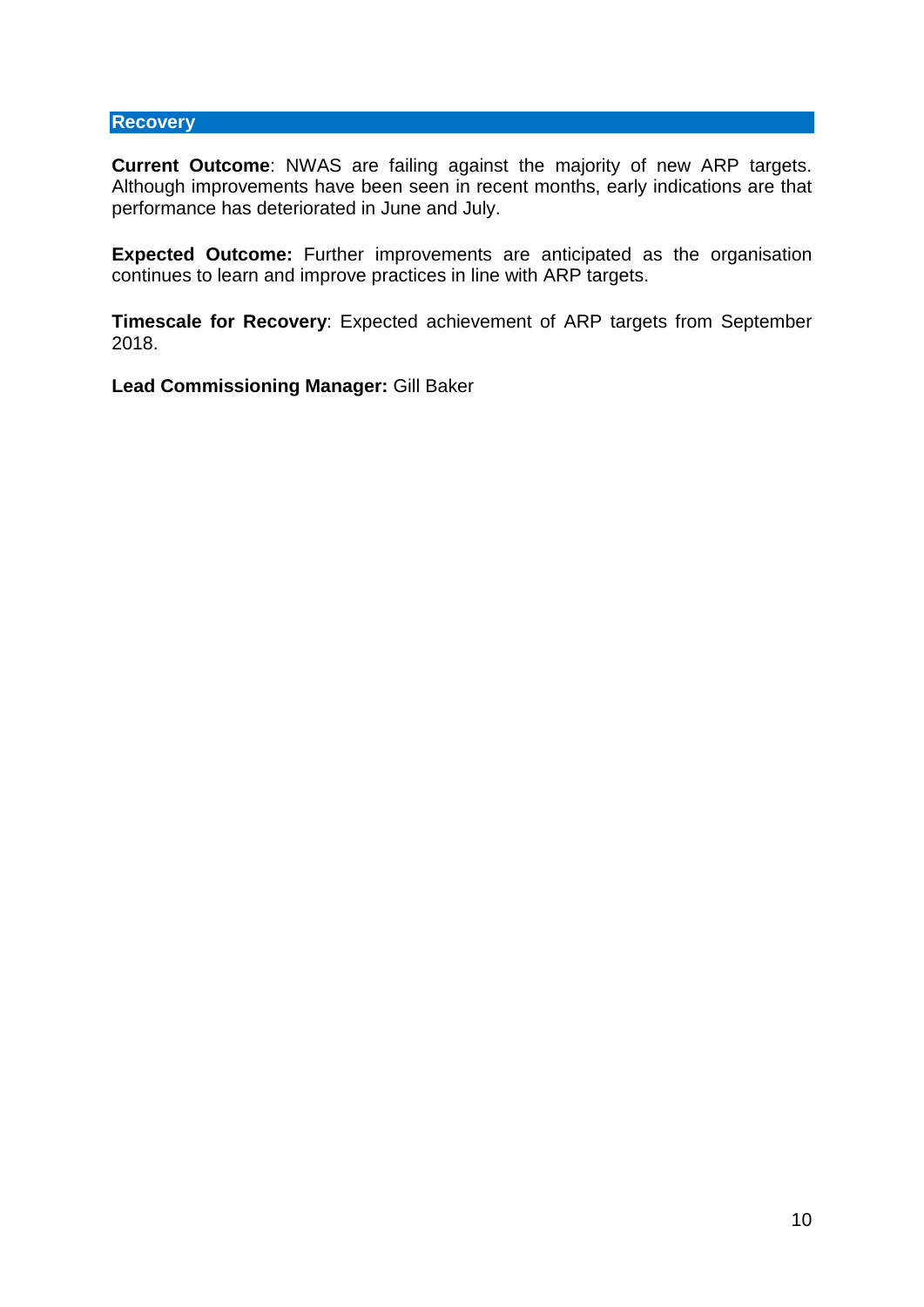# **Exception Report and Recovery Plan: % Completed Bookings by 12+6 Weeks**

#### **Performance**

This performance metric has been subject to scrutiny and an improvement plan during the last 18 months. Overall performance during the past 12 months has been variable. The target was met in Q3 of 2017/18, however performance deteriorated in Q4 and into Q1 of 2018/19.

May 2018 performance fell marginally short of the 90% target at 89.2%. This was an improvement on April performance of 86%. YTD the target has not been met at 87.58%.

This metric is complex and difficult to impact as it relies on the patient acknowledging pregnancy and making early contact with midwifery. National policy and guidelines recommend that all women have seen a midwife or a maternity healthcare professional, for health and social care assessment of needs, risks and choices before 13 weeks gestation.

#### **Latest Update**

Work continues to review each case where the pregnant patients did not contact midwifery prior to 12+6 weeks. GP practices are being asked to encourage patients to book with a midwife once pregnancy confirmed.

Discussion continues to be progressed via the Bolton Maternity Voice Partnership group to consider any further actions that could be developed to further encourage those who are pregnant to contact midwifery as soon as a pregnancy has been confirmed.

Fortnightly meetings are being held internally by Bolton FT to manage the service and to highlight any upcoming issues that have the potential to affect the target. The booking process along with a more convenient location for women is being reviewed. This will avoid any delays in the referral pathway, will streamline services and ensure women get the right appointment in the right setting, at the right time, with the right team. The proposed change in process will ensure the Trust is in line with national guidelines and will be a better experience for the women and ensure effective use of midwifery time and resources.

Additionally, sonography (scan) capacity has been reviewed with Elective Division and 2 midwives are in the process of being trained to assist in improving capacity.

#### **Recovery**

**Current Outcome:** Failed for May 2018 at 89.2% against a target of 90%.

**Expected Outcome:** This standard is being closely monitored and further improvements implemented to ensure the target is achieved moving into Q2 of 2018/19.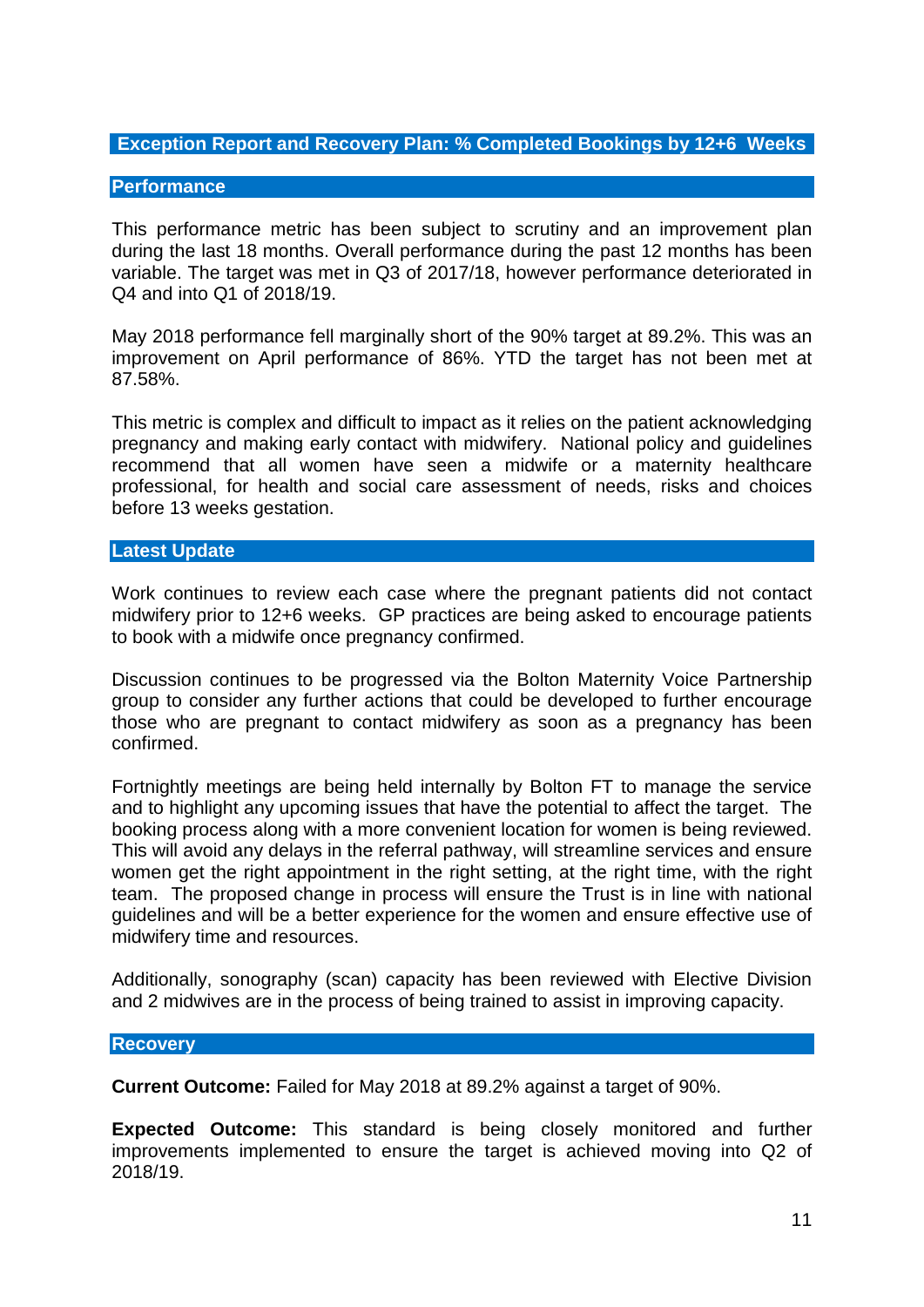**Timescale for Recovery:** On-going work in this area to encourage patients to present to midwifery services before the 12+6 target.

**Lead Commissioning Manager:** Joanne Higham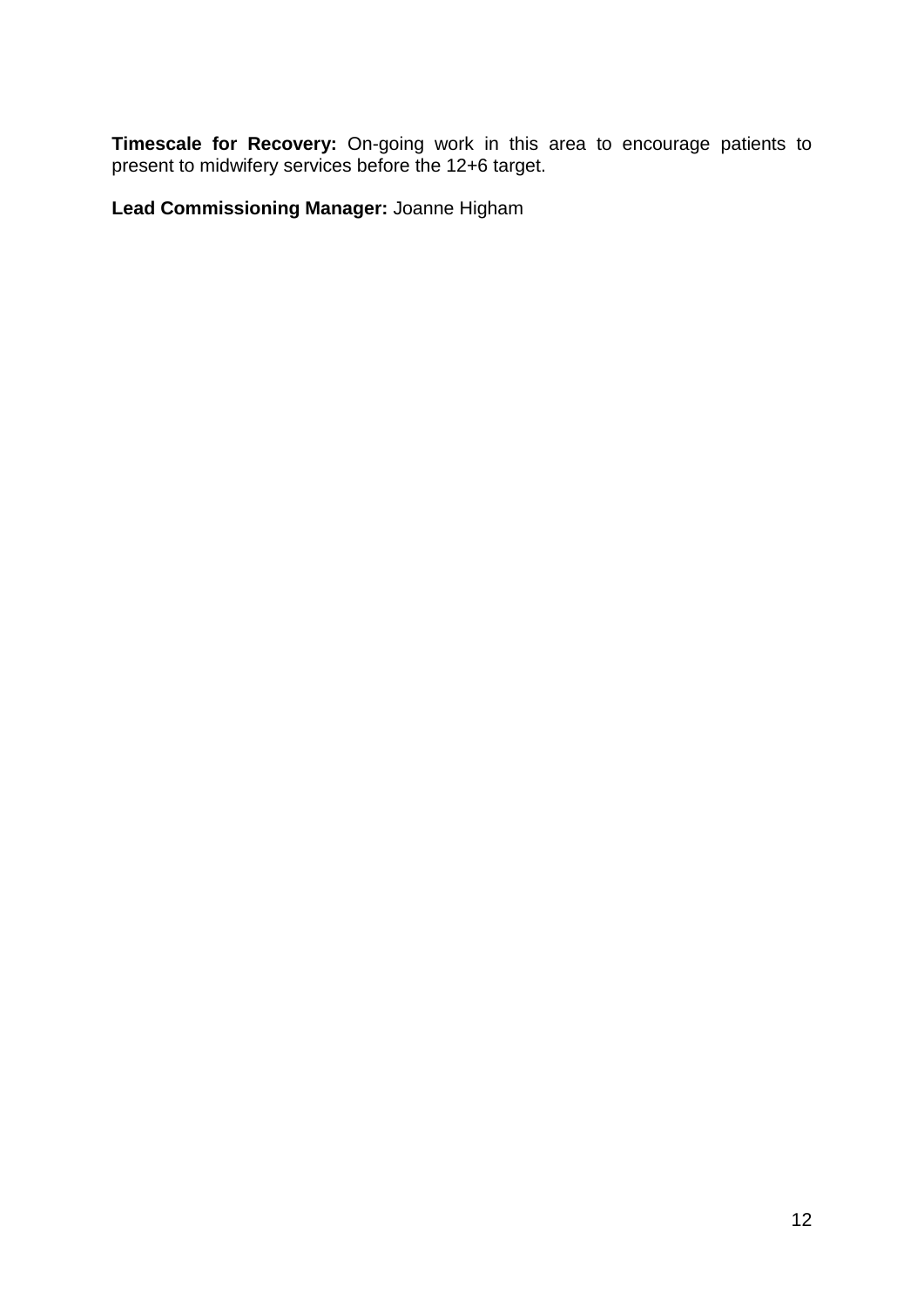# **Exception Report and Recovery Plan: Acute Out of Area Placements (OAPs)**

# **Performance**

Performance against the NHS England target of zero acute Out of Area Placements (OAPs) by 2020/21 remained consistent in May 2018 with 4 new in month reportable individuals placed outside the GMMH footprint. The 2017/18 year baseline position was 75 acute OAPs. The latest number of out of area reportable acute placements in July MTD is currently 5.

## **Latest Update**

The definition of categorising an OAP has been updated for 2018/19 and agreed with NHS England as follows:

- Reportable OAPs are patients who are placed with a care provider which is located outside of Greater Manchester in a non-contracted bed.
- Locally monitored OAPs are 1) Patients admitted to a GM footprint NHS contracted bed not in their usual catchment area. 2) Patients admitted to a GM privately provided bed through contracted arrangements. 3) Patients admitted outside the GM footprint in a Cross Border NHS Contracted Bed.

As noted above, there were 4 new individuals placed out of GMMH in May of which 3 were due to lack of male beds and 1 was due to lack of female acute beds. 3 of the 4 local acute OAPs required PICU beds. There are ongoing reporting issues requiring data cleansing between the locally daily reported data and the monthly GMMH corporate performance report.

Systems remain in place to manage patient flow and both the inpatient and urgent care teams continue to work collaboratively to safely discharge people from hospital with appropriate support and provide alternatives to admission wherever possible. The Home Based Treatment Team remain involved as the gate keepers to acute beds and there is a discharge co-ordinator in place who is responsible for flow and capacity. GMMH have recruited a flow and capacity administrator for a period of 6 months to assess the impact on efficiency and repatriation of OAPs with the post holder expected to commence by early August.

GMMH are attending this month's Board meeting to give an overview of work being undertaken to reduce OAPs pressures, including:

- Review of the Acute Care Pathway
- Review of wider existing provision
- Invest to save opportunities
- Northern Health Care
- The Personality Disorder (PD) pathway
- Prevention
- Early intervention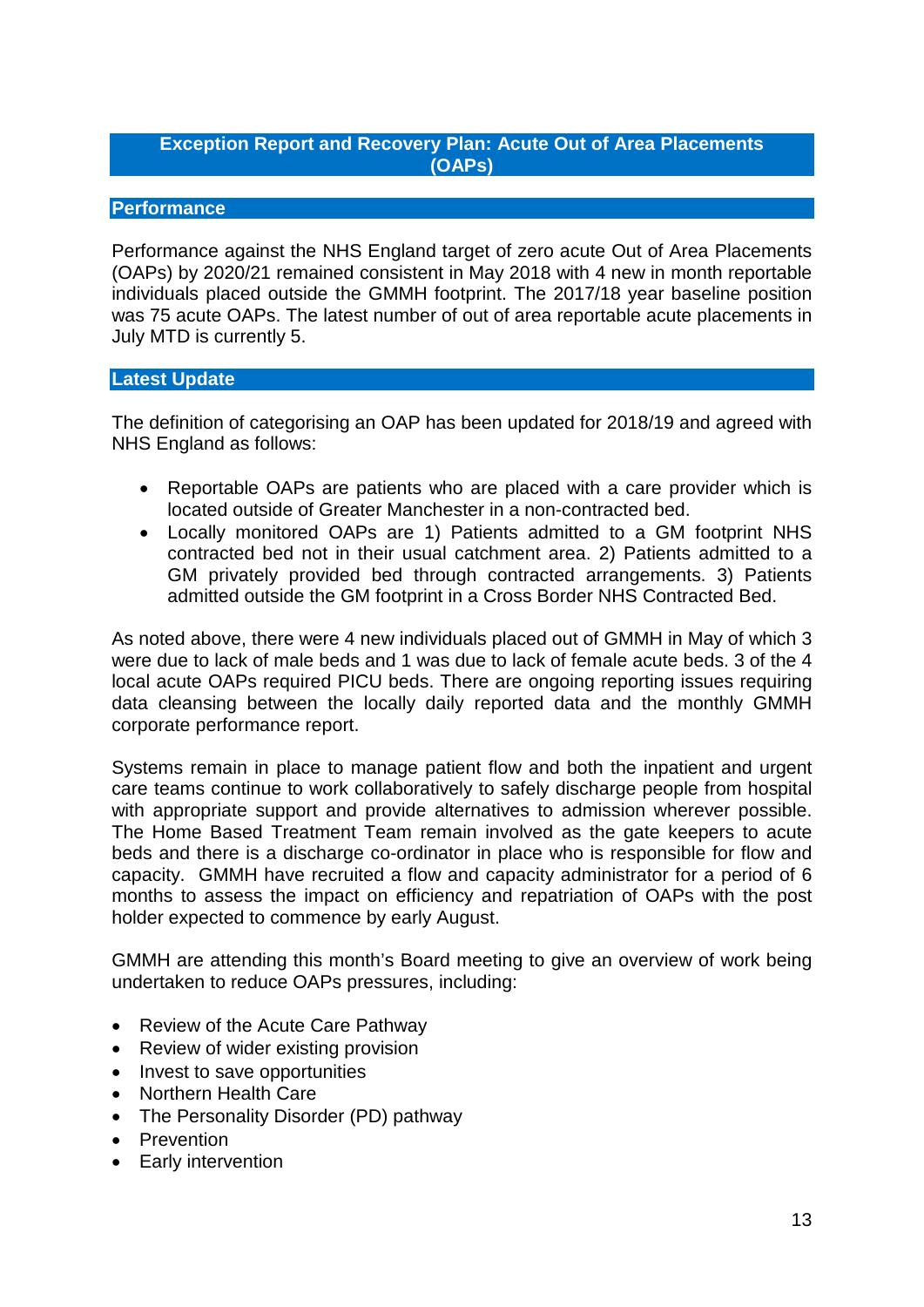- GM solutions
- Additional beds
- Control room triage

# **Recovery**

**Current Outcome:** Failing to meet the national target of zero acute OAPs

**Expected Outcome:** Due to current PICU pressures it is unlikely the target will be met until the current cohort of patients on the GMMH Bolton PICU are moved on. Work is in progress around this and discharges or step down are expected in the near future.

**Timescale for Recovery:** The exact timescale for recovery is unknown at present due to the complex causes of OAPs. However improvements will continue to be seen over the next 2-3 months as a result of the collaborative actions being undertaken.

**Lead Commissioning Manager:** Rachael Sutton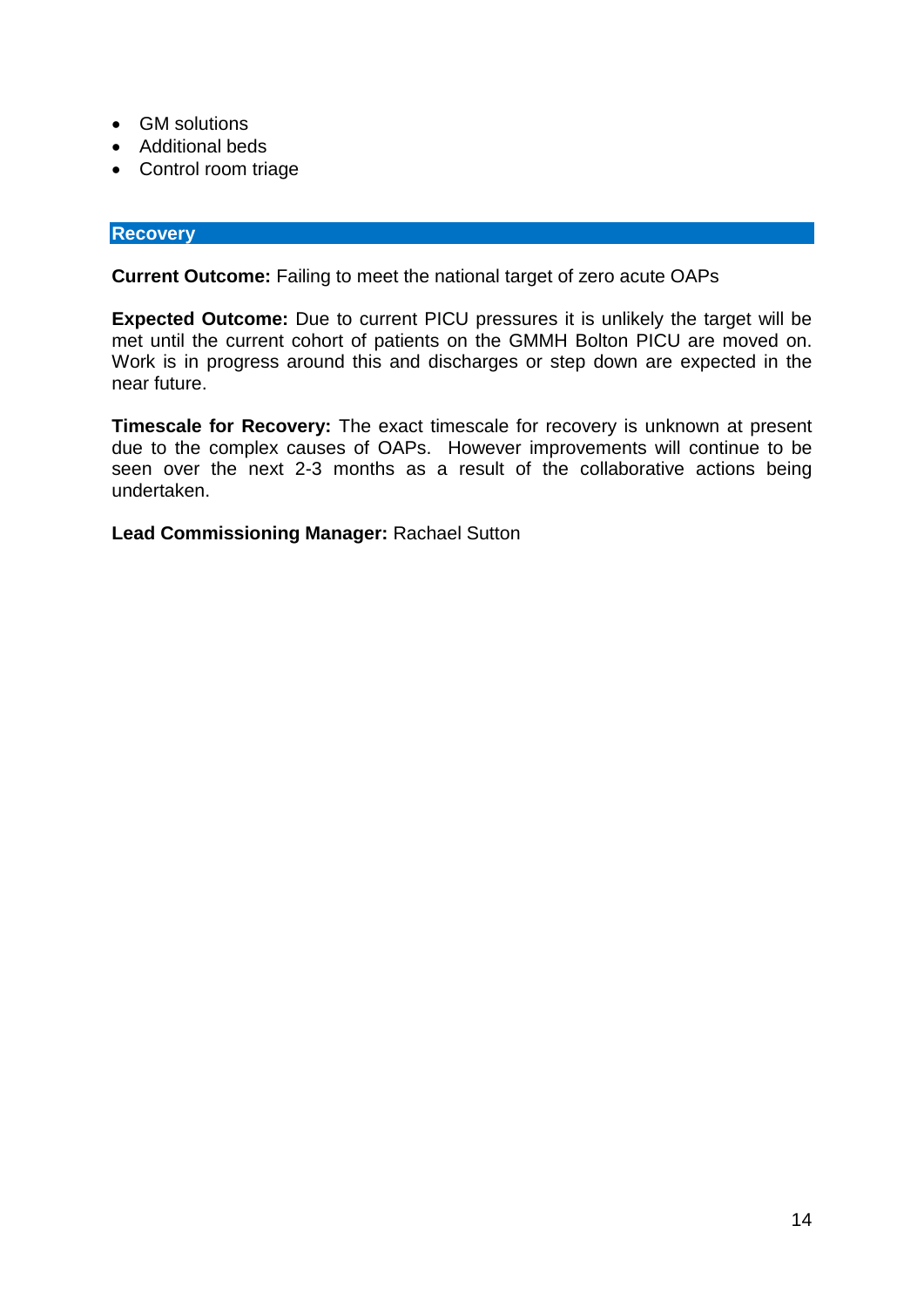# **Exception Report and Recovery Plan: Improving Access to Psychological Therapies**

## **Performance**

Access rate performance for IAPT was 15.4% in May 2018 which is below the local stretch target of 17.5% and the national requirement to achieve 19% by the end March 2019. However, this is an improvement on April's performance of 13.3%.

The Silver Wellbeing element through 1 Point (funded by the Transformation Fund) increased the access rate from the prime provider model's 14.8% to 15.4% in May with 25 more patients entering treatment via the new service.

## **Latest Update**

As outlined above, performance is gradually improving. The chart below shows the variable performance of the CCG against this target over the last 3 years:



An incremental improvement in prevalence has been seen in month in part due to an additional CBT Therapist contributing to patient numbers as they worked up a full caseload. A Clinical Psychologist came in to post at the end of May and should further support an improvement in performance from June onwards.

Promotion and education about IAPT continues across Bolton informed by a GP referral rate report supplied by the CCG BI department demonstrating any practices underutilising current services. Staff from the GMMH Primary Care Psychological Therapies Service and Single Point of Access have also presented at GP Clinical Leads, and across the voluntary sector.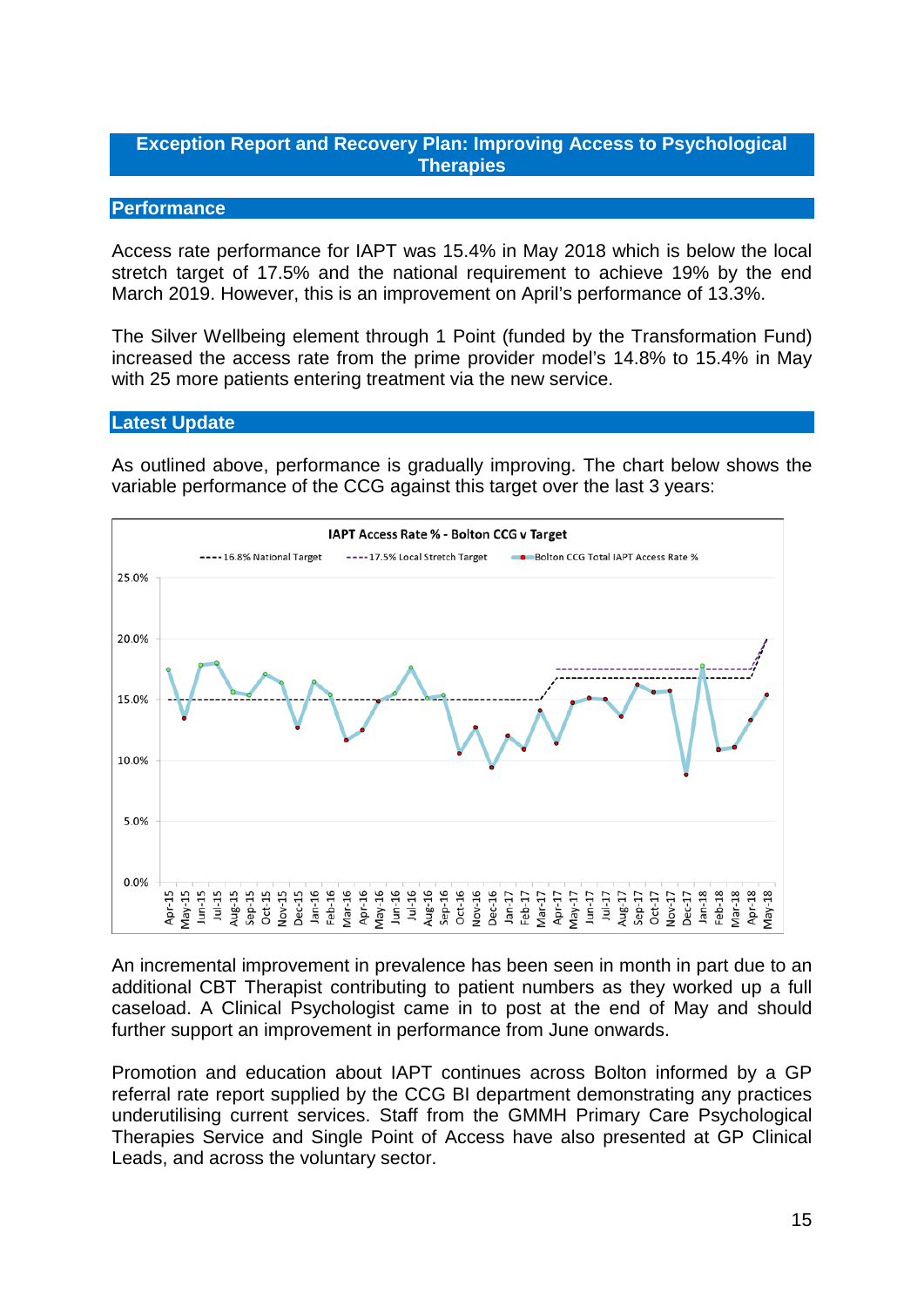GMMH and the CCG are working with Bolton FT to identify the extent of psychological interventions provided across a range of physical health services which are expected to contribute to the NHS England stretch targets, primarily aimed at psychological interventions for people with long term conditions. Work also continues to further develop the perinatal offer, IAPT for older persons, support to emergency services and resilience building for care home staff. The Silver Wellbeing service has been helpful in supporting the wider system by offering an alternative to traditional NHS models of care, which has had positive uptake from staff and service users who have benefited from talking interventions and who may otherwise have fallen through gaps in provision. We remain mindful of waiting times and the need to ensure as prevalence increases, waiting times are not extended. The majority of patients continue to receive an initial assessment within 28 days.

Based on the work areas described above, GMMH in conjunction with BI and the CCG are further developing projections to identify expected number of new referrals and treatment starts required to meet 25% prevalence by 2021 whilst sustaining a minimum of 50% recovery.

Both GMMH and 1 Point have now transferred to new IT systems (PCMHIS) which will aid to improve and increase self-referrals.

#### **Recovery**

**Current Outcome:** Failing to meet the national target of 19% by the end of March 2019.

**Expected Outcome:** Performance did not reach the expected level in May 2018 but significant work is in progress including additional investment to ensure subsequent targets of 19% required by the end of March 2019 (with a local stretch target of 20%), 22% by 2020 and 25% by 2021 are met.

**Timescale for Recovery:** The service is now fully staffed and increasing performance to meet the national the target is an immediate priority. An improvement has already been seen in May 2018 compared to March and April position.

**Lead Commissioning Manager:** Rachael Sutton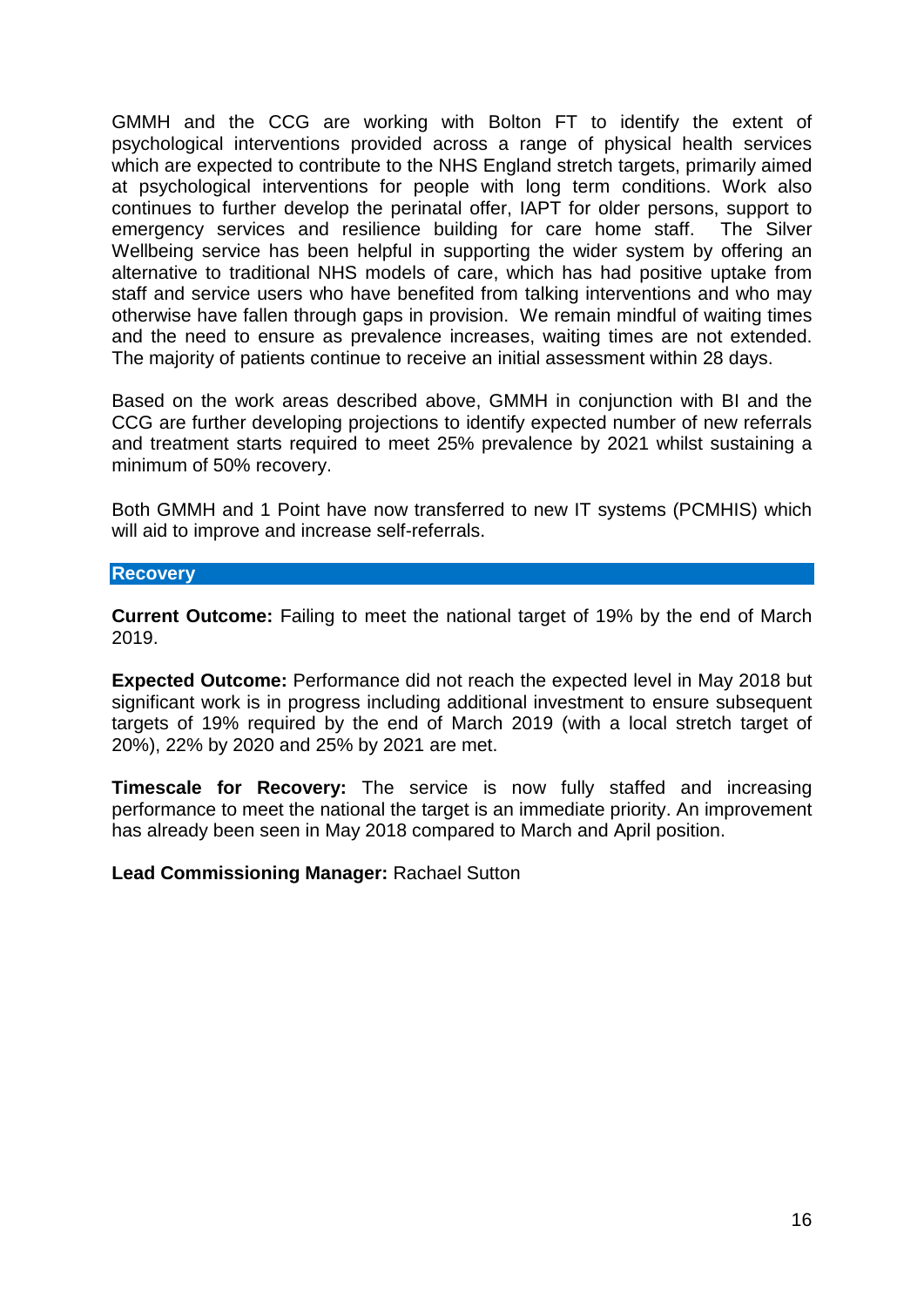## **Exception Report and Recovery Plan: Delayed Transfers of Care**

#### **Performance**

In May, delayed transfers of care (DToCs) were marginally above plan at 3.5% against a target of 3.3%. This is a deterioration on the April 2018 position of 2.9% (which met the target for the first time since June 2017).

## **Latest Update**

The Bolton locality is working collaboratively to help to reduce pressure on the hospital and improve timely discharges to reduce length of stay. The following are the key priorities to achieve this:

- Full implementation of the Integrated Discharge Team which is now functioning as a single team with joint management arrangements and working to an agreed list of patients where daily actions are progressed to facilitate timely discharge.
- The multi-disciplinary team approach trialled in respiratory (wards D1 and D2) and outlined in last month's report was rolled out to B1 and a pilot elective ward. The MDTs are now supported by the Integrated Discharge Team.
- The discharge to assess process has been agreed and pathway 1 (people being discharged home) fully implemented. Access to the pathway is via the Home First team in A&E, acute therapy teams and on wards D1/2 and B1.
- Total number of delayed days was 626 in May compared to a target of less than 639 for the month (-2.1%), demonstrating continued improvements in hospital flow and efficient discharge at Bolton FT.
- The Bolton FT non-elective LoS for April was 4.5 days (against a target of < 4.61 days) which is an indication of the work carried out for schemes such as Red to Green, Stranded patients and the improvement of flow for patients entering community services, whether that be homes based or bed based.

The impact of the above initiatives has started to improve flow through the hospital and out into community services.

## **Recovery**

**Current Outcome:** DToCs have marginally increased in May 2018 to 3.5% against a target of 3.3%. Non-elective LoS has improved to 4.5 days against a target of < 4.61 days.

**Timescale for Recovery:** DTOCs are anticipated to remain within target from this point forward due to improvements in flow across the system.

## **Lead Commissioning Manager:** Paul Beech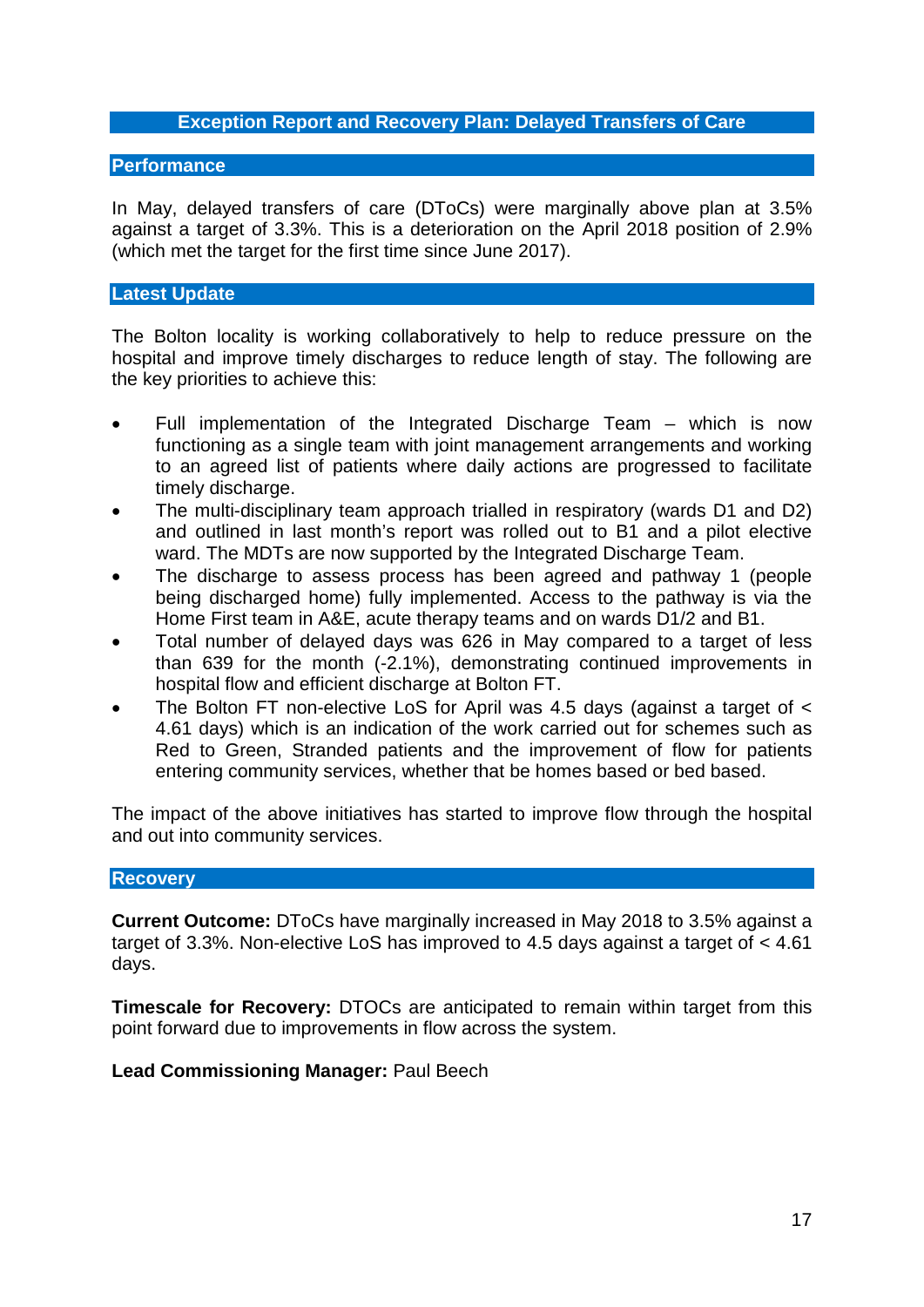# **NHS BOLTON CCG EXCEPTION REPORT**



|               | <b>Indicator Reference and Description</b>                                                                                                                      | <b>Target</b> | Apr<br>2017 | <b>May</b><br>2017 | Jun<br>2017 | Jul<br>2017 | <b>Aug</b><br>2017 | <b>Sep</b><br>2017 | Oct<br>2017             | <b>Nov</b><br>2017      | <b>Dec</b><br>2017 | <b>Jan</b><br>2018 | Feb<br>2018             | <b>Mar</b><br>2018 | 2017/18<br><b>YTD</b> | Apr<br>2018 | <b>May</b><br>2018 | 2018/19<br><b>YTD</b> |  |
|---------------|-----------------------------------------------------------------------------------------------------------------------------------------------------------------|---------------|-------------|--------------------|-------------|-------------|--------------------|--------------------|-------------------------|-------------------------|--------------------|--------------------|-------------------------|--------------------|-----------------------|-------------|--------------------|-----------------------|--|
|               | <b>BOLTON CCG</b>                                                                                                                                               |               |             |                    |             |             |                    |                    |                         |                         |                    |                    |                         |                    |                       |             |                    |                       |  |
|               | <b>RTT</b>                                                                                                                                                      |               |             |                    |             |             |                    |                    |                         |                         |                    |                    |                         |                    |                       |             |                    |                       |  |
|               | Admitted patients to start treatment within a<br>maximum of 18 weeks from referral                                                                              | 90%           | 79.5%       | 82.7%              | 79.4%       | 82.1%       | 82.6%              | 79.8%              | 75.3%                   | 78.2%                   | 80.7%              | 80.7%              | 75.4%                   | 73.5%              | 79.2%                 | 77.5%       | 77.0%              | 77.2%                 |  |
|               | Non-admitted patients to start treatment within a<br>maximum of 18 weeks from referral                                                                          | 95%           | 91.0%       | 90.3%              | 90.8%       | 91.1%       | 89.5%              | 89.0%              | 88.7%                   | 88.2%                   | 88.8%              | 87.0%              | 88.2%                   | 87.6%              | 89.1%                 | 88.0%       | 89.7%              | 88.8%                 |  |
|               | Patients on an Incomplete pathway                                                                                                                               | 92%           | 92.1%       | 92.7%              | 93.0%       | 92.8%       | 92.2%              | 91.96%             | 91.90%                  | 90.80%                  | 90.16%             | 88.72%             | 88.73%                  | 89.39%             | 91.2%                 | 89.7%       | 91.2%              | 90.4%                 |  |
|               | Patients waiting for a diagnostic test should have<br>been waiting less than 6 weeks from referral                                                              | 1%            | 1.2%        | 1.0%               | 0.7%        | 0.9%        | 1.5%               | 1.6%               | 2.1%                    | 1.8%                    | 4.8%               | 8.2%               | 3.1%                    | 1.3%               | 2.3%                  | 1.1%        | 0.8%               | 0.9%                  |  |
|               | Number of patients waiting more than 52 weeks -<br>(Bolton CCG view) Incomplete                                                                                 | - 0           |             |                    |             |             | $\overline{2}$     | $\overline{2}$     | $\overline{\mathbf{2}}$ | $\overline{\mathbf{2}}$ |                    |                    | $\overline{\mathbf{3}}$ | $\overline{2}$     | 32                    | 6           | $\overline{7}$     | 13                    |  |
|               | Cancer patients - 2 week wait - All Providers, CCG view                                                                                                         |               |             |                    |             |             |                    |                    |                         |                         |                    |                    |                         |                    |                       |             |                    |                       |  |
|               | Maximum two-week wait for first outpatient<br>appointment for patients referred urgently with<br>suspected cancer by a GP                                       | 93%           | 94.60%      | 98.70%             | 98.80%      | 96.90%      | 97.50%             | 97.90%             | 98.80%                  | 97.50%                  | 97.80%             | 97.00%             | 98.20%                  | 98.00%             | 97.70%                | 96.50%      | 95.00%             | 95.70%                |  |
|               | Maximum two week wait for first out patient<br>appointment for patients referred urgently with<br>breast symptoms (where cancer was not initially<br>suspected) | 93%           | 89.40%      | 91.30%             | 44.70%      | 66.70%      | 24.80%             | 37.30%             | 43.10%                  | 87.20%                  | 90.10%             | 81.10%             | 90.50%                  | 65.70%             | 67.80%                | 35.40%      | 54.50%             | 44.70%                |  |
|               | Cancer waits - 31 days - All Providers, CCG View                                                                                                                |               |             |                    |             |             |                    |                    |                         |                         |                    |                    |                         |                    |                       |             |                    |                       |  |
| Commissioning | Maximum one month (31 day) wait from diagnosis to<br>first definitive treatment for all cancers                                                                 | 96.0%         | 99.0%       | 99.10%             | 99.10%      | 99.10%      | 99.00%             | 98.20%             | 100.00%                 | 98.50%                  | 100.00%            | 97.40%             | 97.60%                  | 98.30%             | 98.80%                | 99.0%       | 99.3%              | 99.20%                |  |
|               | Maximum 31 day wait for subsequent treatment<br>where that treatment is surgery                                                                                 | 94.0%         | 100.0%      | 100.00%            | 95.20%      | 100.00%     | 100.00%            | 95.50%             | 100.00%                 | 100.00%                 | 100.00%            | 100.00%            | 100.00%                 | 95.00%             | 98.70%                | 100.0%      | 100.0%             | 100.00%               |  |
|               | Maximum 31 day wait for subsequent treatment<br>where the treatment is an anti-cancer drug regimen                                                              | 98.0%         | 96.4%       | 100.00%            | 100.00%     | 100.00%     | 100.00%            | 100.00%            | 100.00%                 | 100.00%                 | 100.00%            | 100.00%            | 100.00%                 | 100.00%            | 99.60%                | 100.0%      | 100.0%             | 100.00%               |  |
|               | Maximum 31 day wait for subsequent treatment<br>where the treatment is a course of radiotherapy                                                                 | 94.0%         | 100.0%      | 100.00%            | 97.30%      | 100.00%     | 100.00%            | 100.00%            | 100.00%                 | 100.00%                 | 100.00%            | 100.00%            | 100.00%                 | 97.00%             | 99.50%                | 100.0%      | 100.0%             | 100.00%               |  |
|               | Cancer waits - 62 days - All Providers, CCG View                                                                                                                |               |             |                    |             |             |                    |                    |                         |                         |                    |                    |                         |                    |                       |             |                    |                       |  |
|               | Maximum two month (62 day) wait from urgent GP<br>referral to first definitive treatment for cancer                                                             | 85.0%         | 90.2%       | 88.50%             | 92.20%      | 91.70%      | 92.90%             | 84.90%             | 87.50%                  | 87.30%                  | 91.70%             | 88.70%             | 79.50%                  | 94.50%             | 89.30%                | 90.7%       | 88.5%              | 89.40%                |  |
|               | Maximum 62 day wait from referral from an NHS<br>screening service to first definitive treatment for all<br><b>cancers</b>                                      | 90.0%         | 100.0%      | 100.00%            | 100.00%     | 83.30%      | 80.00%             | 57.10%             | 75.00%                  | 88.90%                  | 100.00%            | 100.00%            | 75.00%                  | 90.90%             | 89.10%                | 88.90%      | 58.30%             | 71.40%                |  |
|               | Maximum 62 day wait for first definitive treatment<br>following a consultants decision to upgrade the<br>priority of the patients (all cancers)                 |               | 83.3%       | 70.00%             | 72.70%      | 86.70%      | 85.70%             | 92.30%             | 100.00%                 | 83.30%                  | 85.20%             | 87.50%             | 76.20%                  | 90.90%             | 85.00%                | 85.7%       | 92.3%              | 89.40%                |  |
|               |                                                                                                                                                                 |               |             |                    |             |             |                    |                    |                         |                         |                    |                    |                         |                    |                       |             |                    |                       |  |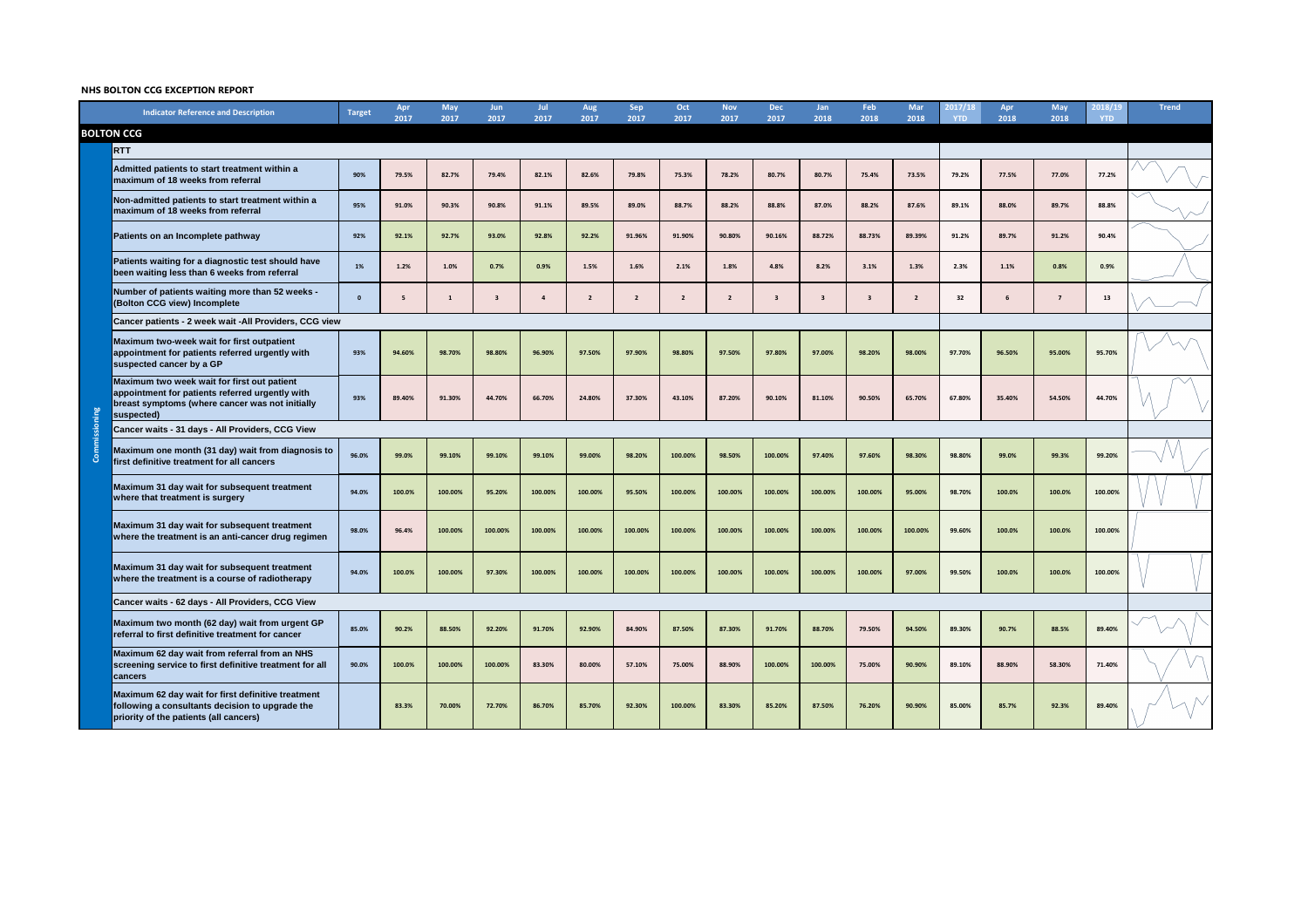

|          | <b>Indicator Reference and Description</b>                                                                                          | <b>Target</b>   | Apr<br>2017    | <b>May</b><br>2017 | <b>Jun</b><br>2017   | 2017                    | <b>Aug</b><br>2017 | <b>Sep</b><br>2017 | Oct<br>2017    | <b>Nov</b><br>2017 | <b>Dec</b><br>2017 | Jan<br>2018  | Feb<br>2018  | <b>Mar</b><br>2018 | 2017/18<br><b>YTD</b> | Apr<br>2018 | <b>May</b><br>2018    | 2018/19<br><b>YTD</b> |
|----------|-------------------------------------------------------------------------------------------------------------------------------------|-----------------|----------------|--------------------|----------------------|-------------------------|--------------------|--------------------|----------------|--------------------|--------------------|--------------|--------------|--------------------|-----------------------|-------------|-----------------------|-----------------------|
|          | Mixed sex accommodation breaches - Bolton FT                                                                                        |                 |                |                    |                      |                         |                    |                    |                |                    |                    |              |              |                    |                       |             |                       |                       |
|          | Zero tolerance MSA breaches                                                                                                         |                 | 21             | 10                 | 11                   | 10                      | 6                  | 18                 |                | 6                  | 12                 | <b>16</b>    | 11           | 11                 | 136                   | <b>12</b>   | 12                    | 24                    |
|          | <b>HCAI-Healthcare Associated Infections</b>                                                                                        |                 |                |                    |                      |                         |                    |                    |                |                    |                    |              |              |                    |                       |             |                       |                       |
|          | <b>CDIFF-Post 72 hrs (Hospital)</b>                                                                                                 | 18              |                |                    |                      | -6                      |                    |                    |                |                    |                    |              |              |                    | 30                    |             |                       | $\mathbf{1}$          |
| afety    | <b>MRSA-Post 48 hrs (Hospital)</b>                                                                                                  | 0               | $\mathbf{0}$   |                    | 0                    | $\mathbf{0}$            | $\mathbf 0$        | 0                  | 0              | $\mathbf{0}$       | 1                  | $\mathbf 0$  | $\mathbf{0}$ | $\mathbf{0}$       | $\overline{2}$        | $\mathbf 0$ | $\mathbf{0}$          | $\mathbf{0}$          |
|          | <b>Serious Incidents and Never Events</b>                                                                                           |                 |                |                    |                      |                         |                    |                    |                |                    |                    |              |              |                    |                       |             |                       |                       |
| bue      | Serious Incidents                                                                                                                   |                 |                |                    |                      | $\Omega$                |                    |                    |                | -2                 |                    |              |              |                    | 20                    |             | $\overline{2}$        | - 6                   |
| villan!  | <b>Never Events</b>                                                                                                                 | 0               |                | $\mathbf 0$        | 0                    | $\mathbf{0}$            | $\mathbf 0$        | 0                  | 0              | $\mathbf{0}$       | $\mathbf{0}$       | $\mathbf{0}$ | - 1          | $\mathbf{0}$       | $\overline{2}$        | $\mathbf 0$ | 1                     | $\blacksquare$        |
| $\sigma$ | <b>Falls and Incidents - Bolton FT</b>                                                                                              |                 |                |                    |                      |                         |                    |                    |                |                    |                    |              |              |                    |                       |             |                       |                       |
|          | <b>Falls with at least moderate harm - Moderate</b>                                                                                 |                 |                | 0                  |                      | $\overline{\mathbf{2}}$ |                    |                    |                |                    |                    | -3           | $\Omega$     |                    | 15                    |             | $\boldsymbol{\Delta}$ | 5 <sup>5</sup>        |
|          | <b>Falls with at least moderate harm - Severe</b>                                                                                   |                 | $\overline{2}$ |                    |                      | -1                      |                    |                    | $\overline{2}$ |                    |                    | -4           |              |                    | 16                    | $\mathbf 0$ | $\mathbf{0}$          | $\Omega$              |
|          | <b>Medication Incidents</b>                                                                                                         | $<100$          | 100            | 114                | 94                   | 100                     | 122                | 152                | 130            | 126                | 112                | 141          | <b>116</b>   | 123                | 1430                  | 160         | 151                   | 311                   |
|          | <b>A&amp;E Waits - Bolton FT</b>                                                                                                    |                 |                |                    |                      |                         |                    |                    |                |                    |                    |              |              |                    |                       |             |                       |                       |
|          | Patients should be admitted, transferred or<br>discharged within 4 hours of their arrival at an A&E<br>department - Bolton FT       | 95%             | 82.54%         | 86.40%             | 84.70%               | 84.80%                  | 78.20%             | 84.50%             | 88.00%         | 80.40%             | 76.90%             | 77.80%       | 79.60%       | 78.90%             | 81.90%                | 82.60%      | 83.30%                | 81.90%                |
|          | <b>Category A ambulance calls - NWAS position</b>                                                                                   |                 |                |                    |                      |                         |                    |                    |                |                    |                    |              |              |                    |                       |             |                       |                       |
| Care     | <b>Category 1 response times - Mean</b>                                                                                             | <b>7.5 mins</b> |                |                    | <b>Not available</b> |                         | 10:07              | 09:50              | 09:29          | 09:44              | 11:17              | 09:51        | 08:55        | 09:03              | 09:47                 | 07:51       | 07:43                 | 07:47                 |
| ent<br>g | <b>Category 1 response times - 90th Percentile</b>                                                                                  | 15 mins         |                |                    | <b>Not available</b> |                         | 15:59              | 16:21              | 15:36          | 16:14              | 18:37              | 17:18        | 15:15        | 14:01              | 16:03                 | 13:24       | 13:51                 | 13:37                 |
|          | All handovers between ambulance and A&E must<br>take place within 15 minutes (no of patients waiting<br>>30 mins<59 mins) Bolton FT |                 | 270            | 245                | 235                  | 199                     | 364                | 319                | 285            | 371                | 449                | 312          | 238          | 326                | 3613                  | 270         | 270                   | 540                   |
|          | All handovers between ambulance and A&E must<br>take place within 15 minutes (no of patients waiting<br>>60 mins) Bolton FT         | $\Omega$        | 133            | 64                 | 83                   | 82                      | 226                | 183                | 106            | 212                | 348                | 173          | 102          | 163                | 1875                  | 133         | 48                    | 181                   |